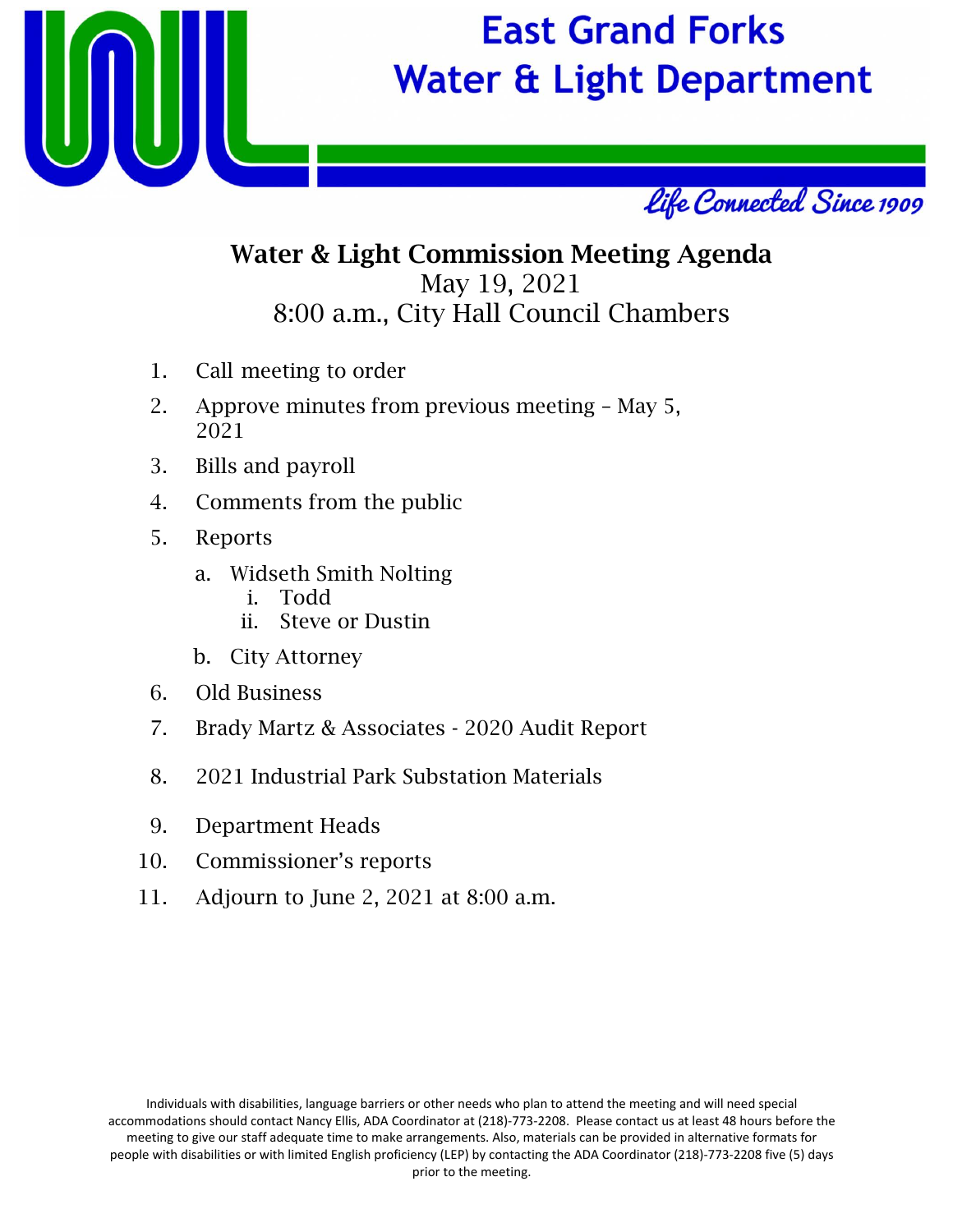Minutes of the regular meeting of the Water, Light, Power and Building Commission of the City of East Grand Forks, Minnesota on May 5, 2021 at 8:00 a.m held in the City Council Chambers at City Hall and remotely due to the COVID 19 virus pandemic and pursuant to MN Statutes 13D.02, 13D.021 and 13D.04 for those not able to attend in person.

Present: Grinde (remotely), Beauchamp, Quirk, DeMers Absent: None

Also present: Keith Mykleseth, Ron Galstad, Brian Johnson, Jeff Olson, Steve Emery, Todd Forster, Kevin Hatcher, Corey Thompson (remotely), and Karla Anderson (remotely)

It was moved by Commissioner Quirk seconded by Commissioner DeMers that the minutes of the previous regular meeting of April 21, 2021, be approved as read. Voting Aye: Grinde, Beauchamp, Quirk, DeMers Voting Nay: None

It was moved by Commissioner Quirk seconded by Commissioner DeMers to authorize the Secretary to issue payment of the recommended bills and payroll in the amount of \$996,224.19. Voting Aye: Grinde, Beauchamp, Quirk, DeMers Voting Nay: None

It was moved by Commissioner Quirk seconded by Commissioner DeMers to approve the proposal from Johnson Controls of \$242,448 for HVAC, Security and Fire System upgrades at the DSC. Voting Aye: Grinde, Beauchamp, Quirk, DeMers Voting Nay: None

It was moved by Commissioner Quirk seconded by Commissioner DeMers to approve reinstating the lead program service line loan program for the 2021 Water Main Replacement project; instruct staff to present to City Council for approval; assist the City Attorney with information needed to draft the loan documents at 1% interest and up to a five year assessment. Voting Aye: Grinde, Beauchamp, Quirk, DeMers Voting Nay: None

Discussion was held on the Electric Vehicle charging station locations and usage pricing to be determined at a future meeting.

It was moved by Commissioner Quirk seconded by Commissioner DeMers to adjourn at 8:53 a.m. to the next regular meeting on May 19, 2021 at 8:00 am to be held in the City Council Chambers at City Hall. Social Distancing recommendations will be followed and masks will be required. Hybrid options will also be available for those not able to attend in person. Voting Aye: Grinde, Beauchamp, Quirk, DeMers Voting Nay: None

> Lori Maloney Commission Secretary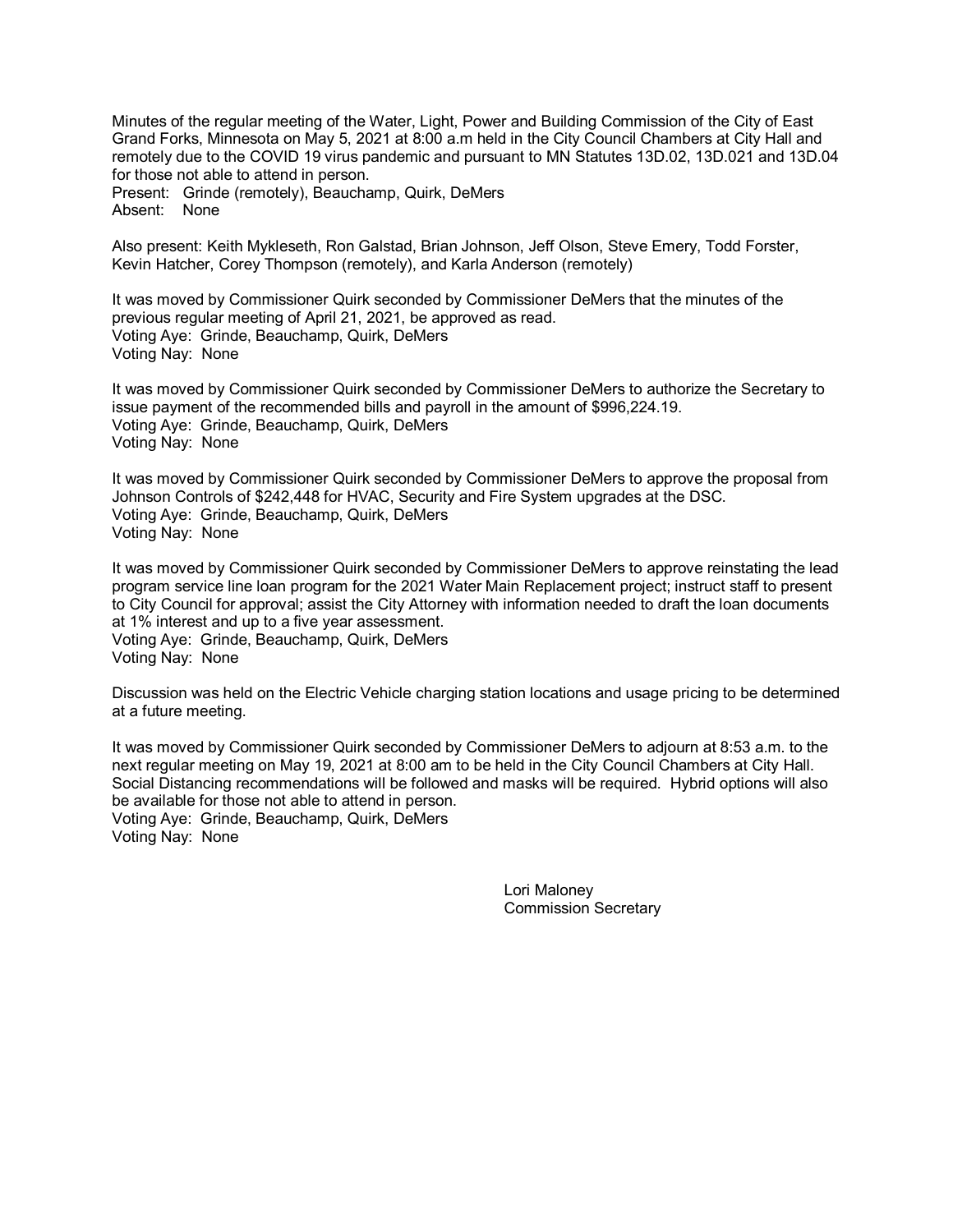## Accounts Payable

#### Check Register Totals Only

Printed: 5/11/2021 - 9:28 AM User: khatcher



**City of East Grand Forks** P. O. Box 373 East Grand Forks, MN 56721

(218) 773-2483

| <b>Check</b> | Date       | <b>Vendor No</b> | <b>Vendor Name</b>        | <b>Amount</b> | <b>Voucher</b> |
|--------------|------------|------------------|---------------------------|---------------|----------------|
| 516707       | 05/11/2021 | <b>COM500</b>    | Commissioner of Revenue   | 46,039.00     | $\overline{0}$ |
| 516708       | 05/11/2021 | <b>HAL500</b>    | Halstad Telephone Company | 1,464.23      | $\overline{0}$ |
| 516709       | 05/11/2021 | <b>MMP501</b>    | MMPA c/o Avant Energy     | 742,541.96    | $\overline{0}$ |
|              |            |                  | Check Total:              | 790,045.19    |                |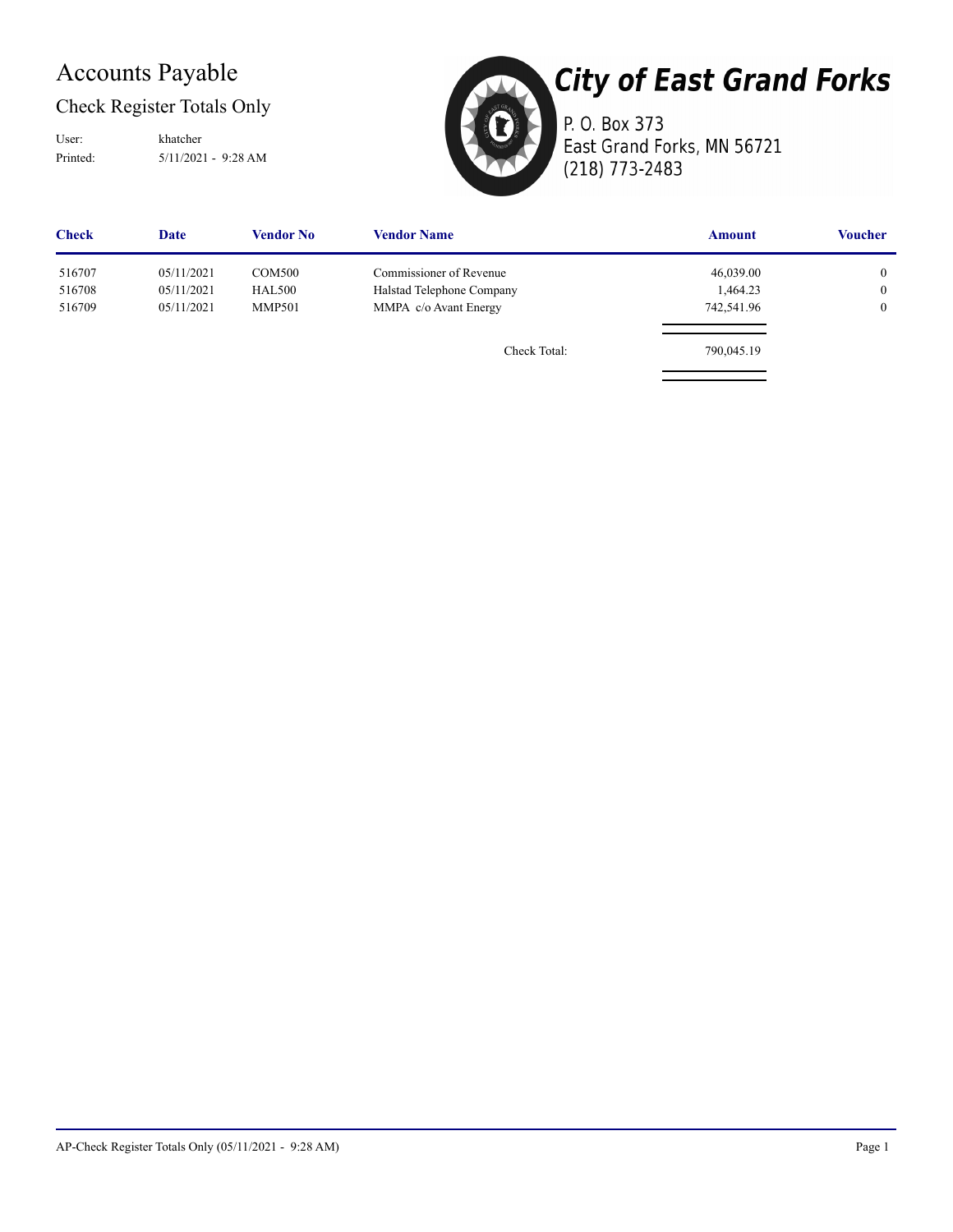## Accounts Payable

#### Check Register Totals Only

Printed: 5/17/2021 - 9:45 AM User: khatcher



P. O. Box 373 East Grand Forks, MN 56721 (218) 773-2483

| <b>Check</b> | Date       | <b>Vendor No</b> | <b>Vendor Name</b>                   | <b>Amount</b> | <b>Voucher</b>   |
|--------------|------------|------------------|--------------------------------------|---------------|------------------|
| 516710       | 05/19/2021 | AWW503           | American Water Works Association     | 79.00         | $\boldsymbol{0}$ |
| 516711       | 05/19/2021 | <b>ARA500</b>    | Aramark                              | 194.32        | $\boldsymbol{0}$ |
| 516712       | 05/19/2021 | <b>BOR501</b>    | Border States Electric Supply        | 193.14        | $\mathbf{0}$     |
| 516713       | 05/19/2021 | <b>CAR505</b>    | Cariveau Concrete Construction       | 850.00        | $\mathbf{0}$     |
| 516714       | 05/19/2021 | <b>CEN501</b>    | CenturyLink                          | 97.36         | $\mathbf{0}$     |
| 516715       | 05/19/2021 | UB*01198         | Glenn & Sandy Diggs                  | 10.91         | $\mathbf{0}$     |
| 516716       | 05/19/2021 | <b>DIG501</b>    | Digi Key Corp 590699                 | 285.90        | $\mathbf{0}$     |
| 516717       | 05/19/2021 | <b>EGF501</b>    | <b>EGF City</b>                      | 534,800.63    | $\mathbf{0}$     |
| 516718       | 05/19/2021 | <b>EXP501</b>    | Exponent                             | 406.12        | $\mathbf{0}$     |
| 516719       | 05/19/2021 | <b>FIS501</b>    | Fisher Scientific Co LLC             | 427.49        | $\boldsymbol{0}$ |
| 516720       | 05/19/2021 | <b>FOR505</b>    | Forum Communications Company         | 515.00        | $\mathbf{0}$     |
| 516721       | 05/19/2021 | <b>GAL501</b>    | Galstad Jensen & McCann PA           | 1,100.25      | $\boldsymbol{0}$ |
| 516722       | 05/19/2021 | GOP501           | Gopher State One-Call                | 133.65        | $\boldsymbol{0}$ |
| 516723       | 05/19/2021 | <b>HAW501</b>    | Hawkins Inc                          | 643.40        | $\mathbf{0}$     |
| 516724       | 05/19/2021 | <b>HOM501</b>    | Home of Economy                      | 475.61        | $\boldsymbol{0}$ |
| 516725       | 05/19/2021 | <b>JOH511</b>    | Johnson Controls                     | 444.41        | $\mathbf{0}$     |
| 516726       | 05/19/2021 | LIT502           | Lithia Motors Support Services       | 51.04         | $\mathbf{0}$     |
| 516727       | 05/19/2021 | <b>HAR501</b>    | Local Ace                            | 145.67        | $\boldsymbol{0}$ |
| 516728       | 05/19/2021 | <b>MID501</b>    | Midcontinent Communications          | 250.00        | $\mathbf{0}$     |
| 516729       | 05/19/2021 | <b>MND504</b>    | MN Dept of Health                    | 23.00         | $\mathbf{0}$     |
| 516730       | 05/19/2021 | <b>ORE501</b>    | O'Reilly Auto Parts                  | 1,043.44      | $\mathbf{0}$     |
| 516731       | 05/19/2021 | <b>PIT501</b>    | <b>Pitney Bowes</b>                  | 5,000.00      | $\mathbf{0}$     |
| 516732       | 05/19/2021 | <b>RAM560</b>    | Alison Ramsey                        | 200.00        | $\mathbf{0}$     |
| 516733       | 05/19/2021 | UB*01199         | Heather M Ripplinger                 | 69.21         | $\mathbf{0}$     |
| 516734       | 05/19/2021 | <b>RMB500</b>    | RMB Environmental Laboratories, Inc. | 190.00        | $\mathbf{0}$     |
| 516735       | 05/19/2021 | <b>SAN501</b>    | Sanford Health Occupational Medicine | 25.00         | $\boldsymbol{0}$ |
| 516736       | 05/19/2021 | <b>SUN500</b>    | Sun Dot Communications, LLC          | 89.99         | $\mathbf{0}$     |
| 516737       | 05/19/2021 | <b>VIK502</b>    | Viking Painting LLC                  | 46,650.00     | $\boldsymbol{0}$ |
| 516738       | 05/19/2021 | <b>WAT501</b>    | Water & Light Department             | 2,286.74      | $\mathbf{0}$     |
| 516739       | 05/19/2021 | <b>XCE501</b>    | Xcel Energy                          | 110.80        | $\mathbf{0}$     |
| 516740       | 05/19/2021 | <b>XCE502</b>    | Xcel Energy                          | 4,573.58      | $\mathbf{0}$     |
| 516741       | 05/19/2021 | UB*01200         | Morgan Ziegler                       | 33.87         | $\mathbf{0}$     |
|              |            |                  |                                      |               |                  |

Check Total: 601,399.53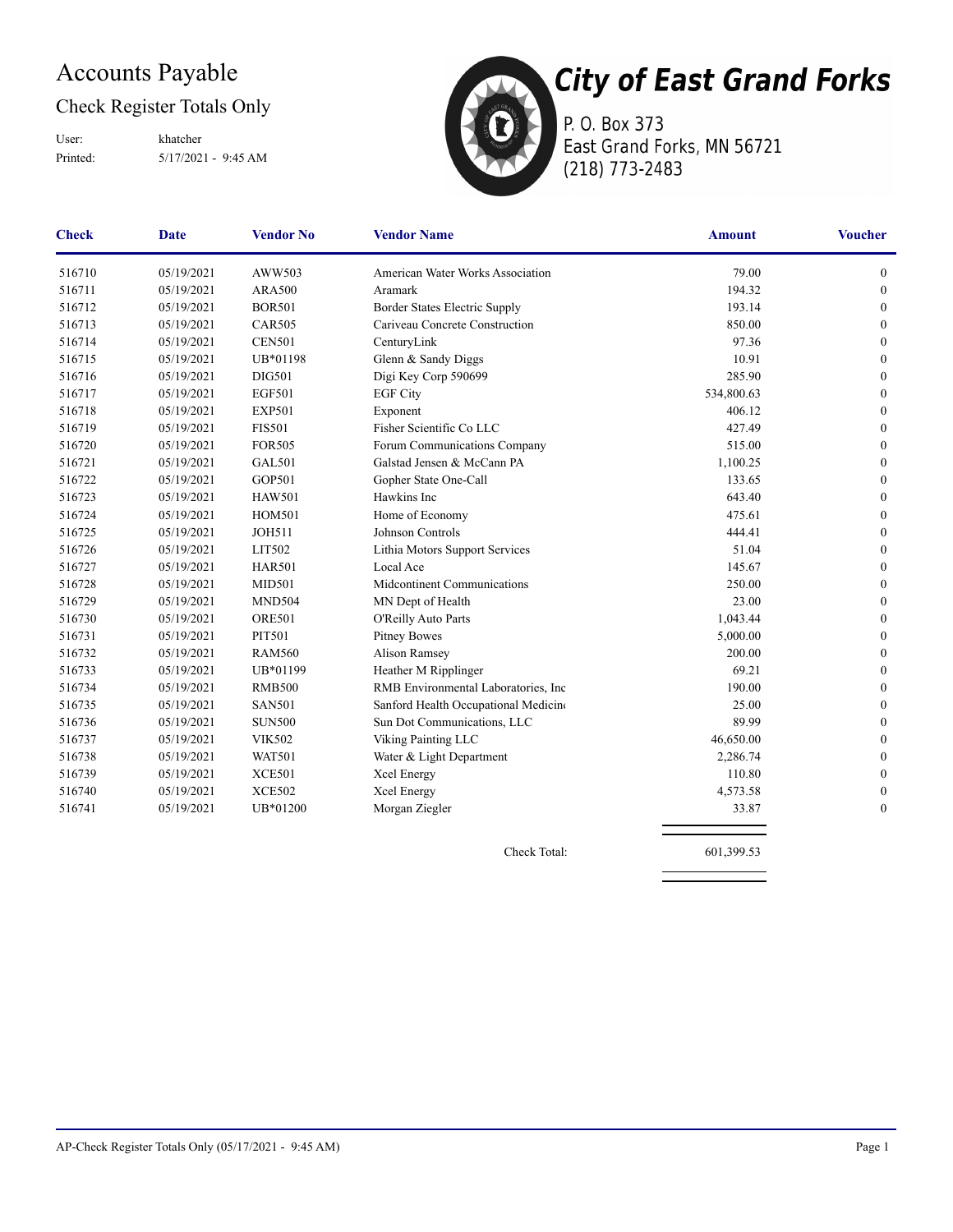#### **Rebates 5-19-21**

| AC Tune up                             | Goschen                        | \$<br>60.00  |
|----------------------------------------|--------------------------------|--------------|
| <b>Central AC</b>                      | Ramsey                         | \$<br>200.00 |
| <b>Commercial Lighting Replacement</b> | Douglas Place - 2 LED fixtures | \$<br>100.00 |
| <b>Dishwasher</b>                      | Kelly                          | \$<br>50.00  |
| <b>Dishwasher</b>                      | <b>Kohns</b>                   | \$<br>50.00  |
| Dishwasher & Refrigerator              | <b>Barrett</b>                 | \$<br>125.00 |
| Recycle                                | Holweger                       | \$<br>50.00  |
| Recycle                                | <b>Baune</b>                   | \$<br>50.00  |
| Recycle                                | <b>Holbeck</b>                 | \$<br>50.00  |
| Recycle                                | Gillies                        | \$<br>50.00  |
| Recycle                                | Storbakken                     | \$<br>50.00  |
| Recycle                                | Spoor                          | \$<br>50.00  |
| Refrigerator & Recycle                 | Spencer                        | \$<br>125.00 |
|                                        | <b>Total</b>                   | \$1,010.00   |